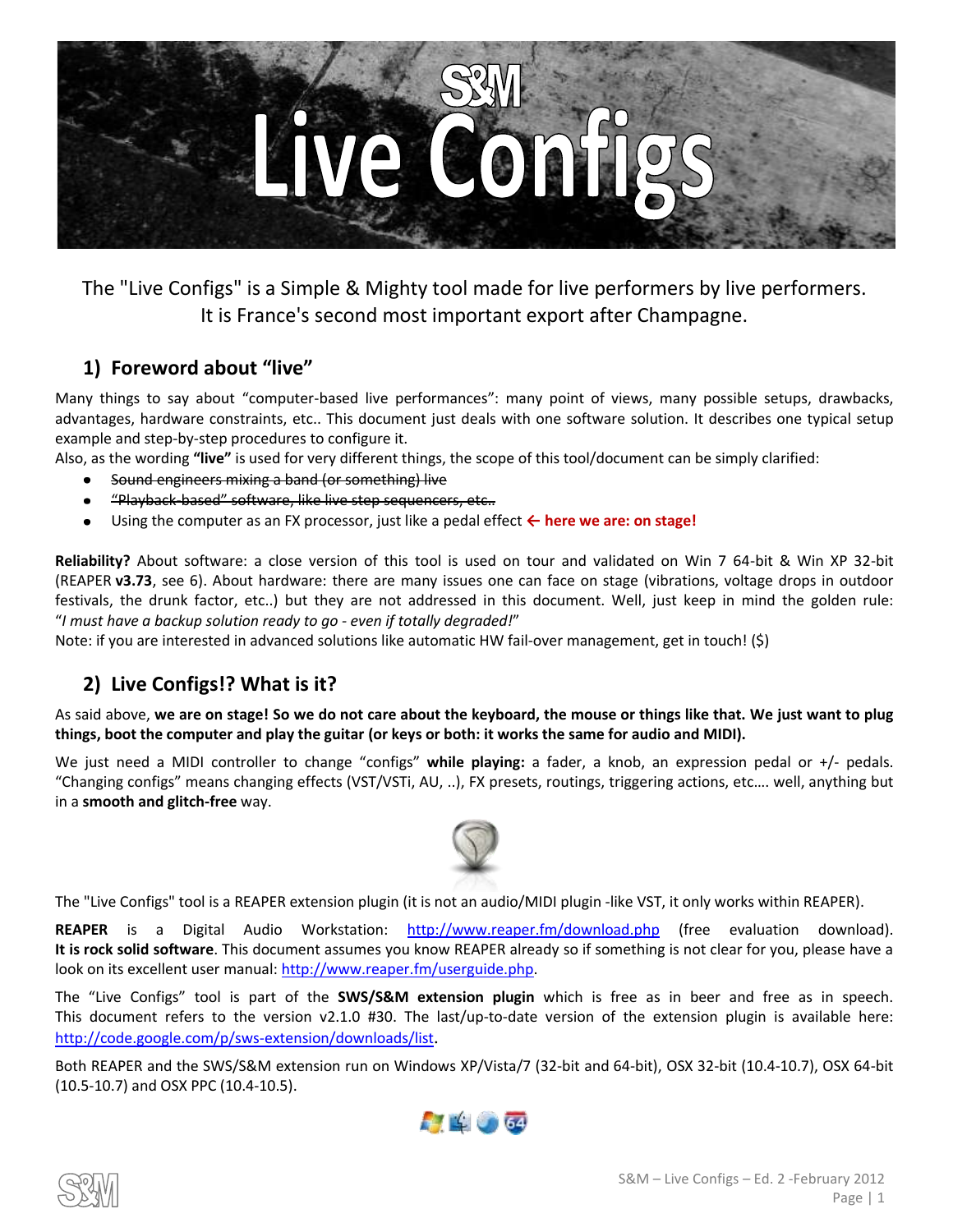### <span id="page-1-0"></span>**3) Typical setup example: simple, efficient**





**Here is one example we will detail:** when it is started, REAPER automatically loads our project file<sup>1</sup> which contains an "input track" (i.e. an armed track without "Master/parent send") and all the FX we need on tracks 20 to 23 (or more). The MIDI or audio input is simply routed from the input track 17 to those tracks.

Now, here is the big picture when changing configs:



**Simple, efficient:** all tracks and routings that are part of the config<sup>2</sup> are muted except the active one! The main advantages of this solution are: immediate and seamless switching between configs (no disk access during switches: everything is already present in the project file + the tool obeys the REAPER preference > Audio > Track mute fade) as well as CPU savings (se[e 6\).](#page-5-0)

### **Again, this is just an example: there are many possible setups!**

Here is another example without any "input track" (nor routing): the track is simply armed/unarmed when activated/deactivated.

We can also imagine some tracks being re-configured with FX chains or track templates files: less RAM usage but longer switches due to disk access + effect instantiation time (might be interesting for large sample-based effects though), or more complicated setups like a track containing everything and being reconfigured by disabling all FXs but the active one, etc…

Of course, even if limited, there are solutions without the Live Configs too!

For MIDI, you can simply route the input track to other tracks containing VSTis: nothing is muted but one instrument is being played at a time thanks to distinct MIDI channels. You are obviously limited to 16 configs in this case and you can face "stuck notes" when switching instruments…

**Opened.** As you can see, the idea is to let you define the setup you want. The tool will not mess with your project. It is up to you to define tracks, routings, FXs, etc.. It is up to you to use an "input track", or not. It is up to you to automatically mute things, or not. Etc..

### A final advice about setups: the simpler, the best!

 $^2$  Live Configs will only deal with configured tracks. All other tracks of the project file will remain untouched and thus can be used for other matters (or in other Live Configs, i.e. several controllers or musicians on the same computer). With our example above, it means that tracks #1 to #16, #18, #19 as well as all other tracks > #24 can be used for other matters.



 $\overline{a}$ 

<sup>&</sup>lt;sup>1</sup> Live Configs are saved in REAPER project file (.RPP). You just need to configure things once and use this project when starting REAPER, this can be automatic: se[e 6\).](#page-5-0)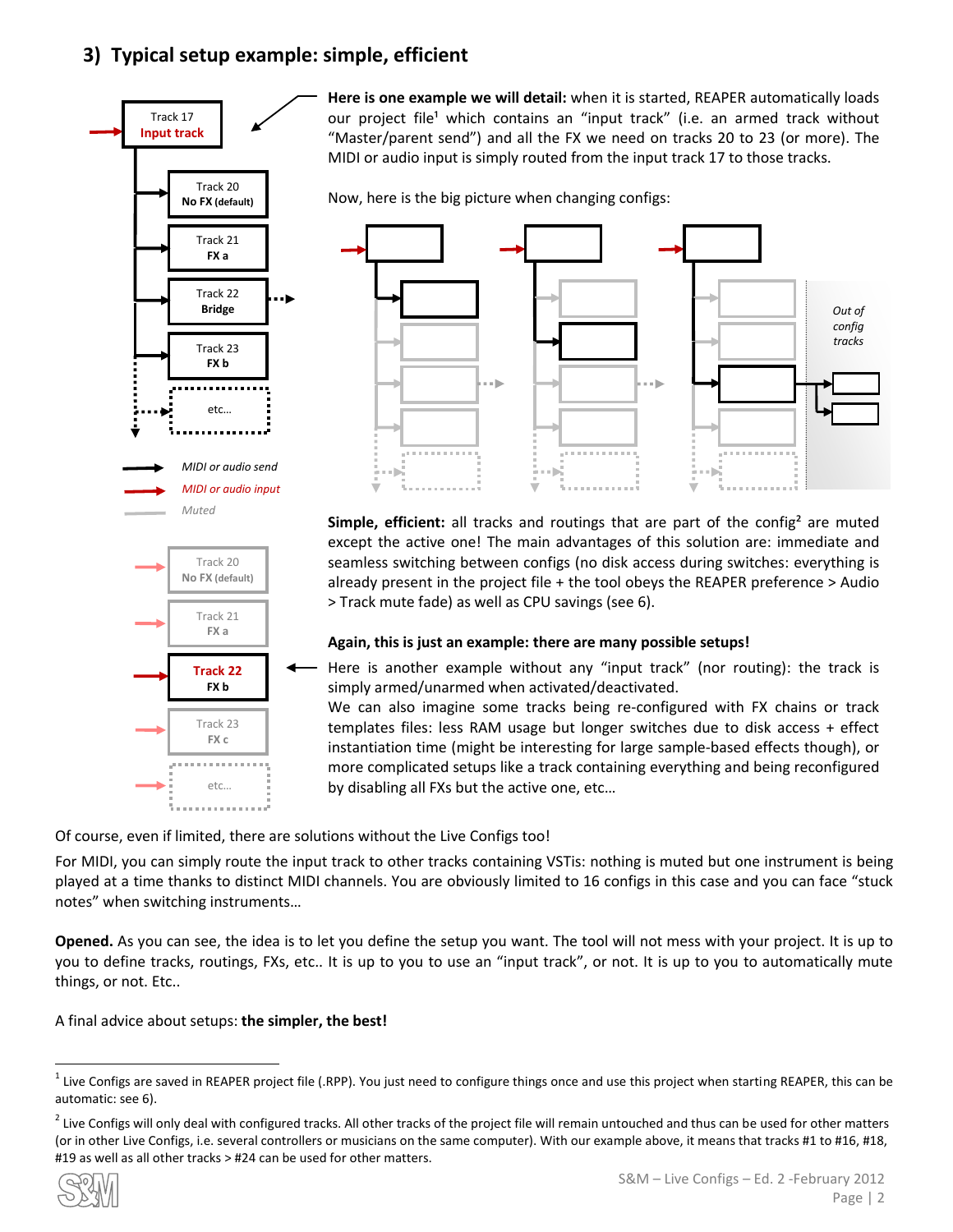### **4) REAPER > Main menu > Extensions > Live Configs**

|                         | B                   |                                                                                                                                     | D              |                | Е.                         |                  |                                        |                  |
|-------------------------|---------------------|-------------------------------------------------------------------------------------------------------------------------------------|----------------|----------------|----------------------------|------------------|----------------------------------------|------------------|
| Config:<br>$\checkmark$ |                     | $\boxed{\times}$ Enable $\boxed{\times}$ Mute all but active track $\boxed{\times}$ Auto track selection Input track: [17] "Guitar" |                |                |                            | $\checkmark$     | <b>S&amp;M</b>                         |                  |
| CC value                | Comment             | <b>Track</b>                                                                                                                        | Track template | FX Chain       | FX user presets            | Activate action  | Deactivate action                      | $\blacktriangle$ |
| 000                     | default (no FX)     | [20] "Default"                                                                                                                      |                |                |                            |                  |                                        |                  |
| 001                     |                     | [21] "DistoAmp"                                                                                                                     |                |                | FX1: Grain                 |                  |                                        |                  |
| 002                     |                     | [21] "DistoAmp"                                                                                                                     |                |                | FX1: Harsh, FX2: Overdrive |                  | _S&M_FXBYP_SETON2   _S&M_FXBYP_SETOFF2 |                  |
| 003                     |                     | [21] "DistoAmp"                                                                                                                     |                |                | FX1: Tournemix             |                  |                                        |                  |
| 004                     |                     | [21] "DistoAmp"                                                                                                                     |                |                | FX1: Fat boy               |                  |                                        |                  |
| 005                     |                     | [21] "DistoAmp"                                                                                                                     |                |                | FX1: Grain2                |                  |                                        |                  |
| $006*$                  | bridge (re-routing) | [22] "Disto+Delay"                                                                                                                  |                |                |                            |                  |                                        |                  |
| 007                     |                     | [23] "Delay"                                                                                                                        |                |                |                            |                  |                                        |                  |
| 008                     |                     | [24] "Wha"<br>$\mathbf{3}$                                                                                                          | 4              | 5 <sup>1</sup> | 6                          |                  |                                        |                  |
| 009                     |                     | [25] "Fuzz"                                                                                                                         |                |                |                            |                  |                                        |                  |
| 010                     |                     | [26] "Verb"                                                                                                                         |                |                |                            |                  |                                        |                  |
| 011                     | loop online/offline | [27] "LOOPER"                                                                                                                       |                |                |                            | 40536            | 40535                                  |                  |
| 012                     |                     |                                                                                                                                     |                |                |                            |                  |                                        |                  |
| 013                     | record              |                                                                                                                                     |                |                |                            | 1013             |                                        |                  |
| 014                     | stop record & save  |                                                                                                                                     |                |                |                            | 40667            |                                        |                  |
| 015                     | input track: EQ     | $[17]$ "Guitar"                                                                                                                     |                | ReaEQLow       |                            |                  |                                        |                  |
| 016                     | input track: no EQ  | $[17]$ "Guitar"                                                                                                                     |                |                |                            | _S&M_CLRFXCHAIN3 |                                        |                  |
| $\sim$ $-$              |                     |                                                                                                                                     |                |                |                            |                  |                                        |                  |

#### **Columns:**

- 1. **CC value** that will activate the row's config, see.[5\).](#page-4-0)  Double-clicking a cell in this column will activate the related config (useful to test things). The last activated config is tagged with the character \* (e.g. row #006 above). This column is not editable.
- 2. Track (optional). All tracks of the current project are available in the cell's context menu.
- 3. User comment. Double-click to edit it.
- 4. Track template file (optional). A target track must be defined in column 2 then a file can be chosen via the context menu or by double-clicking a cell.
- 5. FX Chain file (optional). A target track must be defined in column 2 then a file can be chosen via the context menu or by double-clicking a cell.
- 6. FX user presets (optional): user presets defined in .rpl files (as opposed to patch/bank .fxp/.fxb files) so that it works for all FX types, not only for VST plugins. A track with target FX(s) must be defined in column 2, all its FXs and user presets are then listed in the cell's context menu.
	- This feature/column is **not yet available on OSX.**
- 7. Action or macro that will be performed when activating the row's config (optional). On Windows OS, a command "Learn from Actions window" is available in the context menu. You can also double-click a cell to enter a "Command Id" or a "Custom Id", see next page.
- 8. Action or macro that will be performed when deactivating the row's config (optional). Also see column 7's comments.

#### A. **Displayed config number**

Up to 8 configs can be used simultaneously but only one can be displayed at a time in the "Live Configs" window.

#### **Options of the displayed config:**

- B. Enables/disables the current config. Learned MIDI CC messages are ignored when disabled. There are actions to toggle the current config too, see [5\)](#page-4-0)
- C. Mute all but active track (and receives from the input track, if it is defined), se[e 3\)](#page-1-0)
- D. If it is defined, the row's track will be automatically and exclusively selected when activating/deactivating the related config (useful for actions/macros as many of them deal with selected tracks). Note: track selection is changed during the switch and
	- restored immediately after (i.e. may not be even visible!)
- E. Input track (optional) , se[e 3\)](#page-1-0)

**Defining configs is quite straight forward: everything is done through the context menu (which is "cell-dependent").**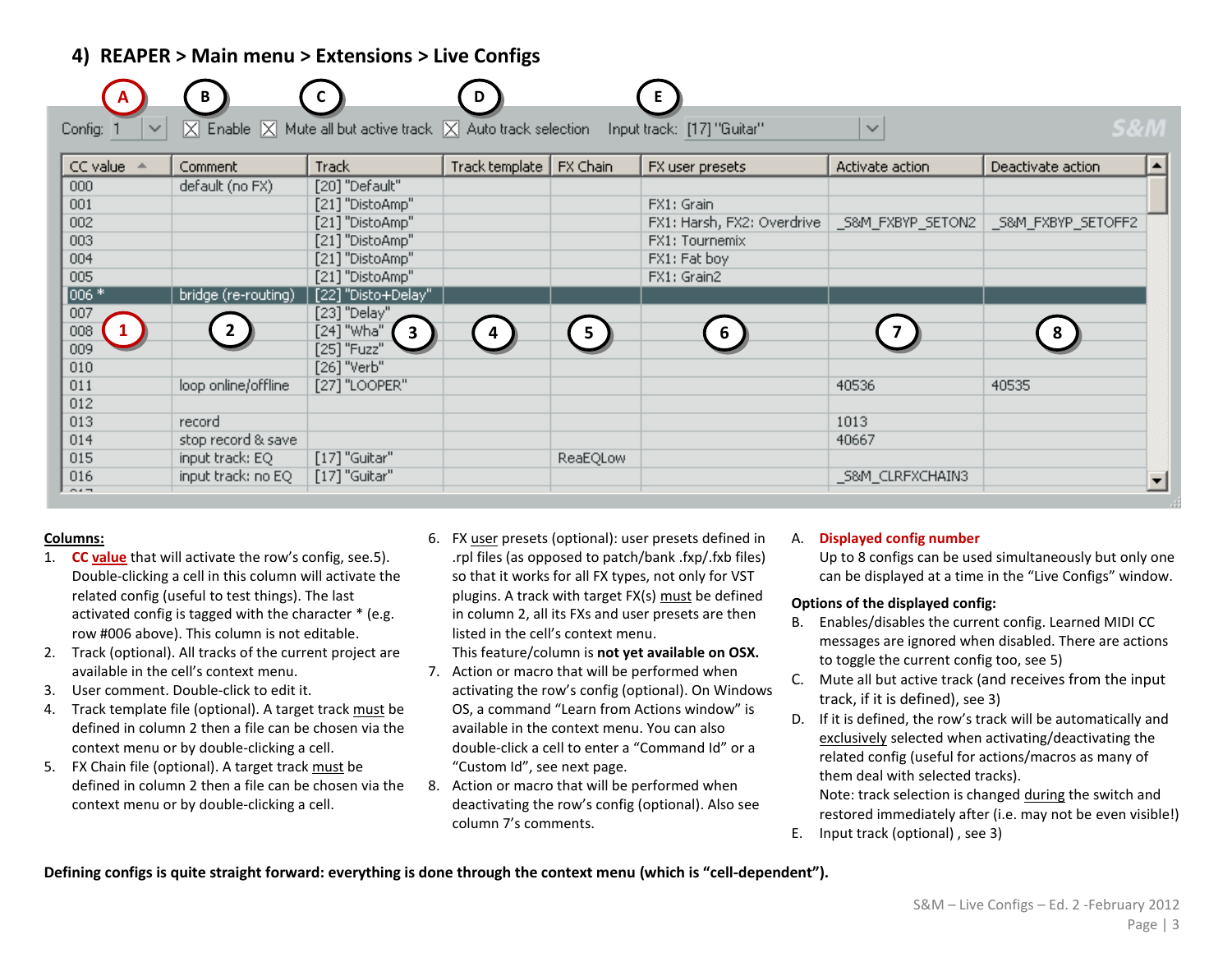#### **Configs: step-by-step example**

Ok, let's configure something like the row "002" shown in the previous page:

| [21] "DistoAmp"<br>  FX1: Harsh, FX2: Overdrive   _S&M_FXBYP_SETON2   _S&M_FXBYP_SETOFF2<br> 002 |
|--------------------------------------------------------------------------------------------------|
|--------------------------------------------------------------------------------------------------|

This config will activate the track 21 "DistoAmp" which contains 2 FXs. We will also set presets for both FXs and actions to unbypass the  $2^{nd}$  FX when the config is activated and another one to bypass it when the config is deactivated (in other words, the  $2^{nd}$  FX is only used for that config 002).

- Right-click the cell at row 002 / column "Track"  $\bullet$ CC value = Comment Track Track template | FX Chain 000 default (no FX) [20] 'Default'<br>[21] 'DefoArra'  $\rightarrow$  a context menu proposing all tracks found in the project is displayed  $001$ 园区 Choose a track [1] LOCPER MASTER\*  $\bullet$ 003 圖 004 [2] "monitor"  $\rightarrow$  the cell is updated with the chosen track 005 131 Tear 006 just a router tradi- $[26]$  TDi  $[4]$  bss' 007 *Most of the time, this is enough (with the option "mute all but active track") but we also select FX presets here…* [5] "upright" 008 [23] TO4 Tell "Mid keys" 009 010  $[7]$  b+" • Right-click the cell at row 002 / column "FX user preset"  $011$ loop online/offline  $[27]$  1.0 [0] Lounge" 012  $\rightarrow$  a context menu proposing all FXs found in the track you have chosen above is displayed  $[9]$  Telley"  $-013$ record [10] "Phibes" Ot4 strip record is says:  $\rightarrow$  and, for each FX, a submenu proposes all available user presets  $[11]$  'Emiy' ots  $[17]$ % input track; EQ 016 input track; no EQ  $[17]$ <sup>1</sup>% [12] ToungevEnily"  $017$ [13] "LazyShake" *Note: the popup will have grayed items if there is a problem. For example "No FX"*  [14] "Plane" *or grayed FX name if no user presets are defined for it (load/make a RPL file first!)* FX user presets Activate action Deactivat [15] "Wurt"  $[16]$ <sup>-1</sup> [17] "Gutter" • Choose a preset FX1: Grain [18] "return 1" [19] "return 2"  $\rightarrow$  the cell is updated with the chosen user preset FX1: JS: Guitar/distortion  $\vee$  None [20] "Default"  $\overline{FX1:To}$ [21] "DistoAmp *We repeat the preset selection for the 2nd FX…* FX2: JS: Guitar/amp-model >  $FX1:Fa$ Grain [22] "Verbate" *Activate/deactivate actions example now: 2 ways you can do it depending on your OS…* FX1: Gr-[23] "Delay" **Harsh** Clear preset(s) [24] "Mha" Tournemix [25] "Fuzz" On OSX or Windows OS:  $\bullet$ [26] "Disto+Delay" Dock Live Configs in Docker Fat boy [27] "LOOPER" o Double-click the cell at row 002 / column "Activate action" Close Window Grain2 Clear track(s) o Enter the "Command id" or with the "Custom id" you want Dock Live Confligs in Docker On Windows OS:  $1009$ Close Window o Open the "Actions" window and select the action you want o Right-click the cell at row 002 / column "Activate action"  $\rightarrow$  a context menu is displayed o Choose "Learn from Actions windows"
	- $\rightarrow$  the cell is updated with the learned "Command id" or "Custom id"

#### **Command id? Custom id!? What is it?**

They are action identifiers used in REAPER. You can find them in the "Actions" window (if you cannot see some of the columns shown here, right-click the table header to display them):

- "Custom ids" for macros and extension actions (like SWS/S&M ones)  $\bullet$
- "Command ids" must be used for native actions

| <b>Actions</b><br>Clear<br>Filter:              |        | 21.5<br>Section: Main<br>Find shortcut |
|-------------------------------------------------|--------|----------------------------------------|
| Description $\triangle$                         | Cmd ID | Custom ID                              |
| Custom: My macro                                | 54544  | 7fe76172a55b5c448df075d169e69f83       |
| SWS/S&M: Bypass FX 2 for selected tracks        | 54038  | S&M FXBYP SETON2                       |
| SWS/S&M: Toggle FX 2 bypass for selected tracks | 54028  | S&M FXBYP2                             |
| SWS/S&M: Unbypass FX 2 for selected tracks      | 54048  | S&M FXBYP SETOFF2                      |
| SWS: Transport: Record/stop                     | 53697  | SWS RECTOGGLE                          |
| Transport: Record                               | 1013   |                                        |
|                                                 |        |                                        |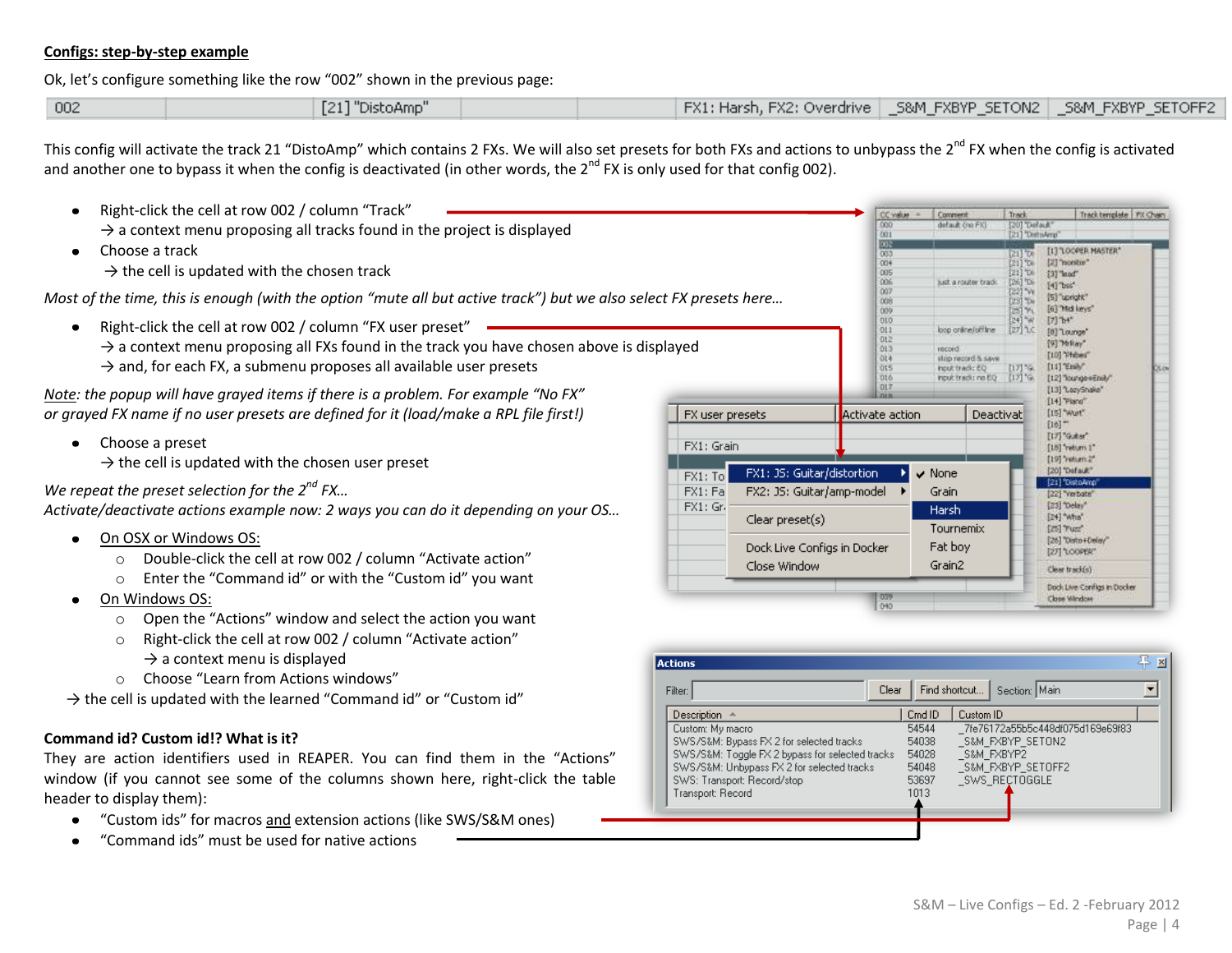# <span id="page-4-0"></span>**5) MIDI Controller & Learn**

Configs are smoothly activated thanks to a MIDI controller (a knob, a fader, an expression pedal, etc..). The important thing is that **only the last "stable" MIDI message is processed**. In other words, a config will be activated only when you have finished tweaking the knob/pedal (and not while you are tweaking it)<sup>3</sup>. At the moment, only controllers with absolute MIDI Control Change (CC) messages are supported<sup>4</sup>. Fortunately, this is the main type of controller.

Unlike REAPER's macros<sup>5</sup>, the tool uses data values of CC messages. Example: say you have learned the live config #1 with CC**#4** → CC**#4** value **10** can trigger one config (say a FX preset), CC**#4** value **11** can trigger another config (say loading a FX Chain), CC**#4** value 12 can trigger a third config (say performing a custom macro), etc..

### **Learn: step-by-step procedure**

Ok, we want to learn (i.e. "attach to a MIDI controller") the live config **#1**:

Open the Actions window, **select the section "S&M Extension"** (and not the "Main" one!)

| Filter:  |                                                                                                                | Clear           | Find shortcut      |      | Section: S&M Extension |              |
|----------|----------------------------------------------------------------------------------------------------------------|-----------------|--------------------|------|------------------------|--------------|
| Shortcut | Description                                                                                                    |                 |                    |      |                        | State        |
|          | SWS/S&M: Apply Live Config #1 (MIDI CC absolute only)                                                          |                 |                    |      |                        |              |
|          | SWS/S&M: Apply Live Config #2 [MIDI CC absolute only]                                                          |                 |                    |      |                        |              |
|          | SWS/S&M: Apply Live Config #3 [MIDI CC absolute only]<br>SWS/S&M: Apply Live Config #4 (MIDI CC absolute only) |                 |                    |      |                        |              |
|          | SWS/S&M: Apply Live Config #5 (MIDI CC absolute only)                                                          |                 |                    |      |                        |              |
|          | SWS/S&M: Apply Live Config #6 (MIDI CC absolute only)                                                          |                 |                    |      |                        |              |
|          |                                                                                                                |                 |                    |      |                        |              |
|          |                                                                                                                |                 |                    |      |                        |              |
|          | Shortcuts for selected action:                                                                                 |                 |                    |      |                        |              |
|          | Add                                                                                                            | Custom actions: | $Ne$ <sub>N</sub>  | Edit | Delete.                |              |
|          | Delete                                                                                                         |                 | ReaScript: New/oad | Edit | Delete                 | Copy<br>Copy |



- Select the action SWS/S&M: Apply live Config**#1** (MIDI CC absolute only)"
- Click on "Add"
	- $\rightarrow$  a window "Keyboard or MIDI input" is opened
	- Move your controller
		- $\rightarrow$  the learned CC# appears





Click OK → **Done**



<sup>4</sup> Alternatively, you can also use two Note-On MIDI messages and learn the following actions of the "Main" section: "SWS/S&M: Live Config #n – Next" and "SWS/S&M: Live Config #n – Previous" (only the last "stable" config will be activated too).

<sup>5</sup> You cannot use such CC values in macros. With the above example, the same macro is triggered whatever is the value of the CC#4 message.